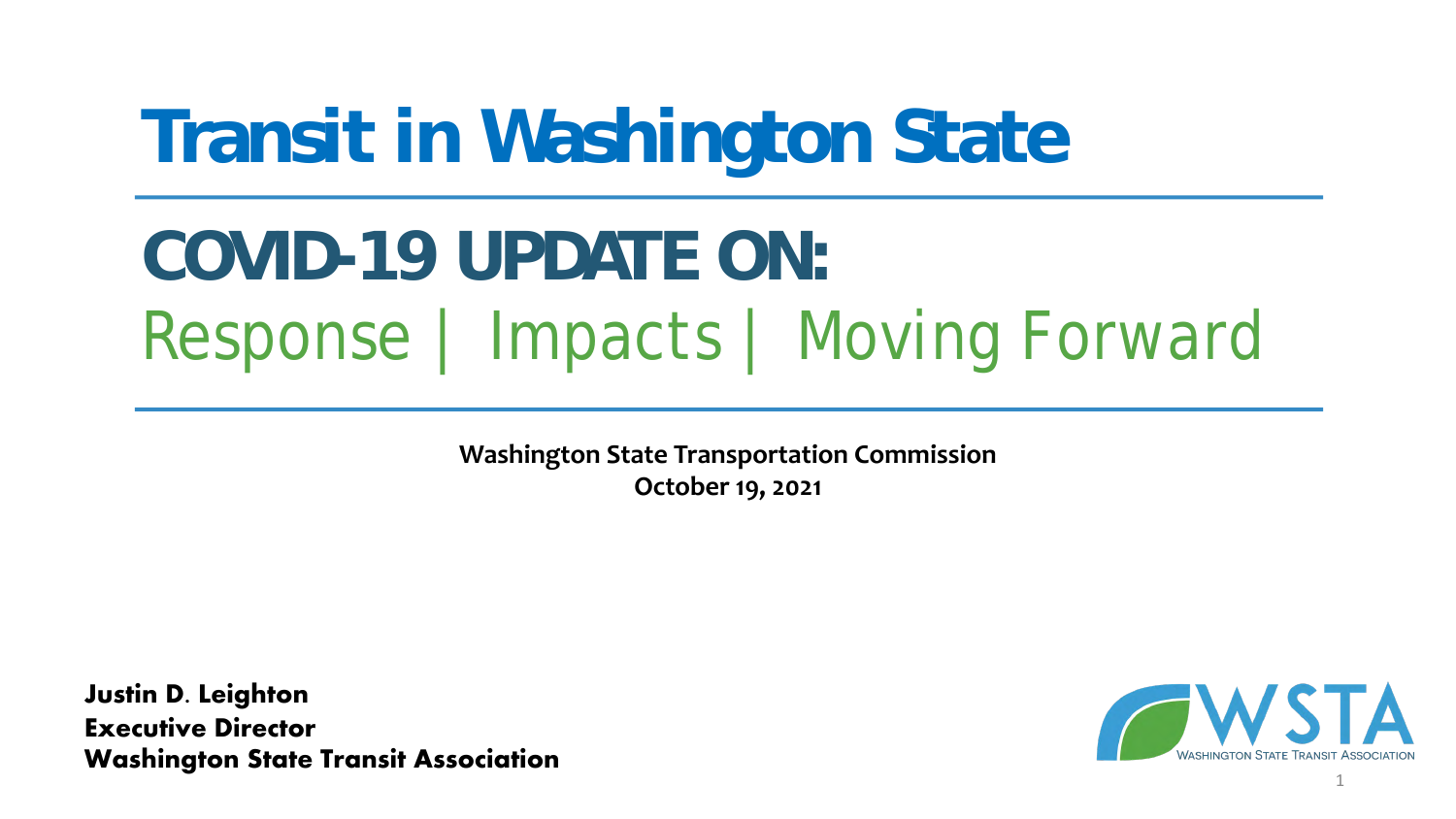

Mission: WSTA advances the value of public transit through **public education and outreach**, **advocacy of positive and effective public policy** and fostering the **collaboration and professional development** of public transit employees.

- § Formed in 1981
- 31 Members from our largest member; King County Metro to our smallest member; Garfield County Public Transportation
- Combined WSTA members provided over 240 million annual boarding and have a combined service areas covering 86% of the state's population.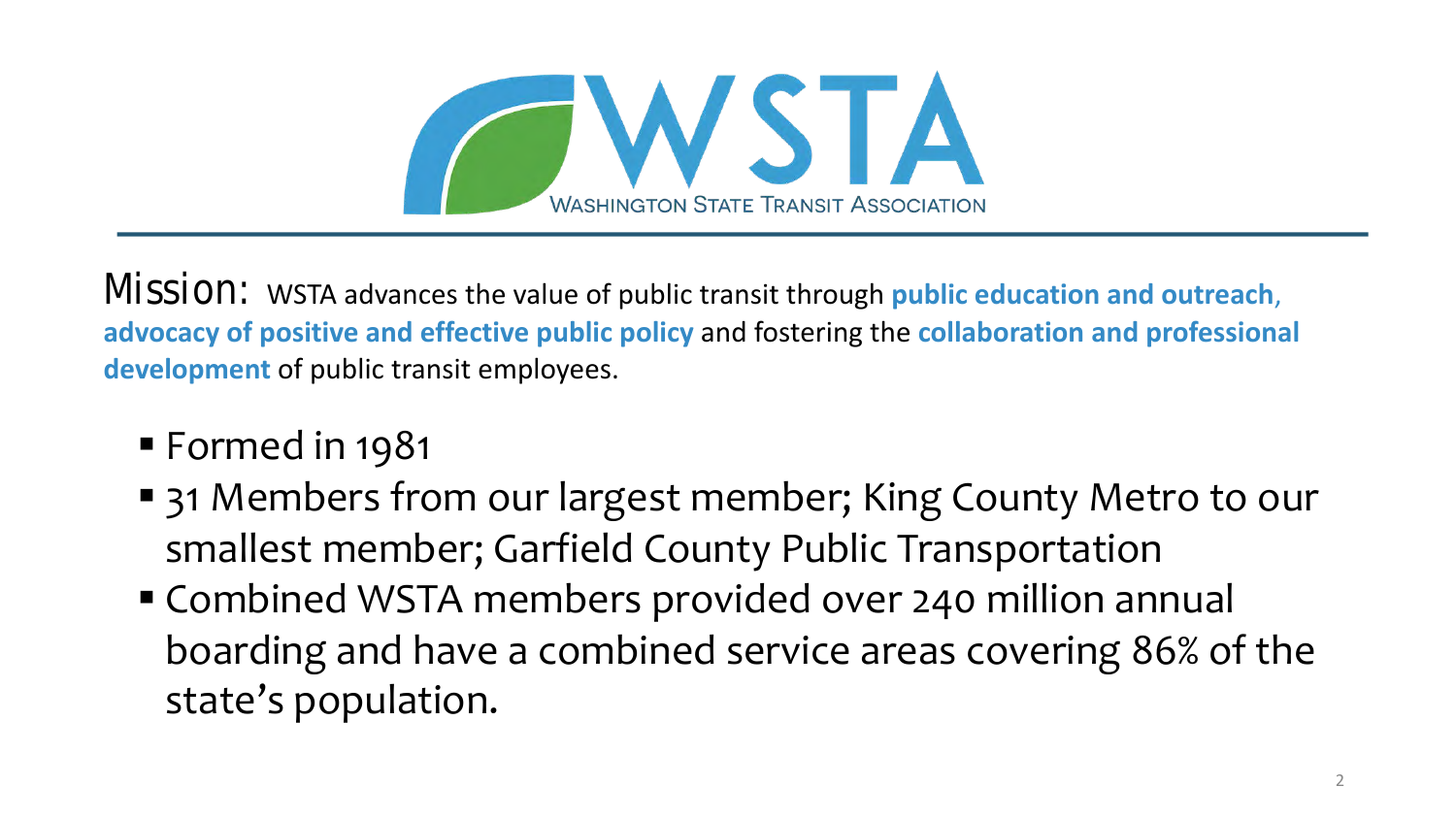- It is important to remember the COVID-19 Pandemic is not over and we are still responding and recovering at the same time.
	- **Measures taken to protect drivers & passengers**
		- Daily cleaning
		- Zero Fare
		- Rear door boarding
		- Driver barriers
		- Reduced service levels
		- Balancing between essential & non-essential riders
		- Pandemic leave
		- Food and medicine delivery

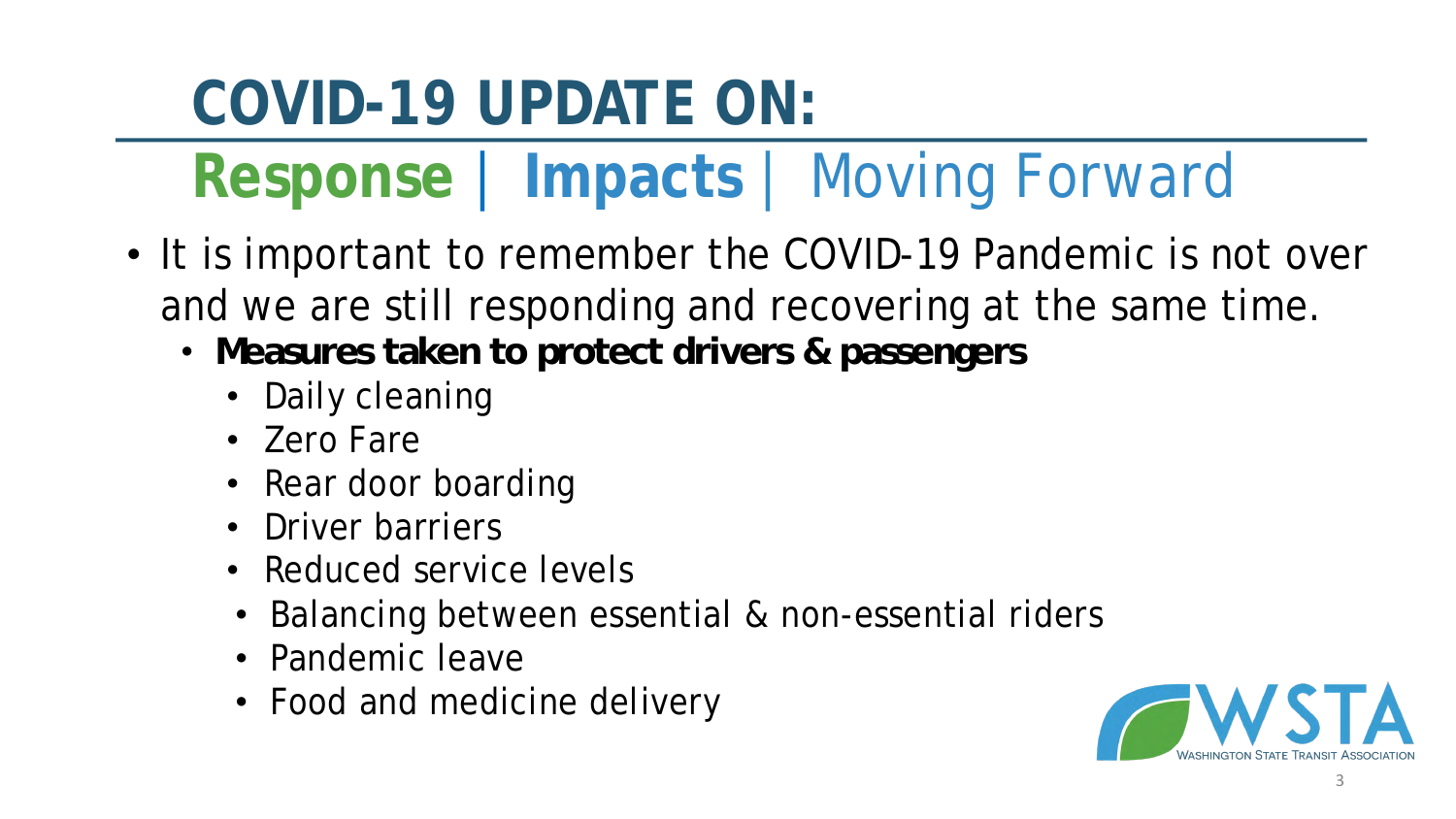## **COVID-19 UPDATE ON: Response** | Impacts | Moving Forward





![](_page_3_Picture_3.jpeg)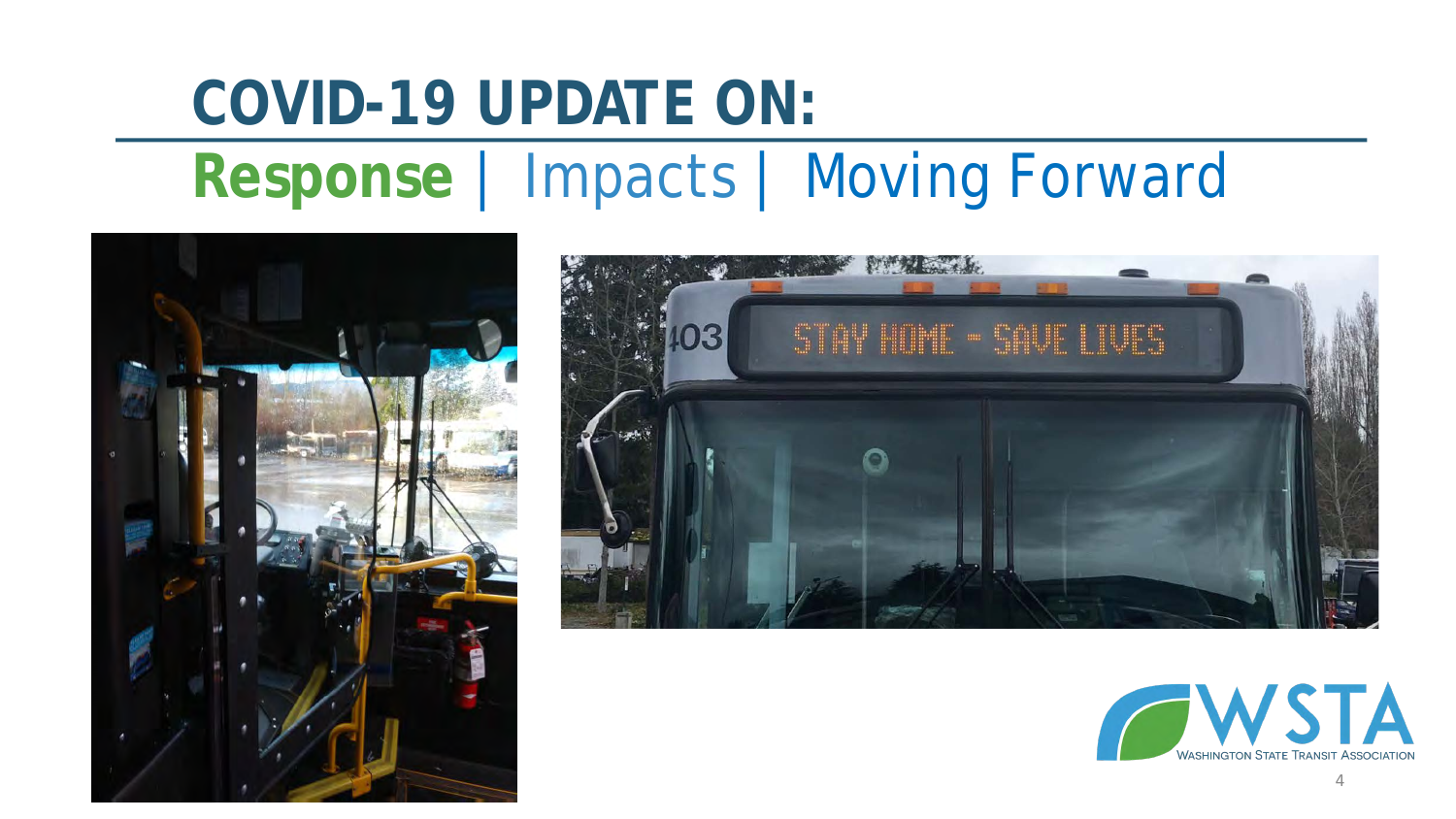# **Response** | Impacts | Moving Forward

![](_page_4_Picture_2.jpeg)

#### **CDC Guidelines for Reopening Mass Transit**

The Centers for Disease Control and Prevention (CDC) released coronavirus guidance for when agencies should increase or open service.

CDC Reopening Mass Transit Guidelines

#### **CDC Transit Cleaning Guidelines**

The Centers for Disease Control and Prevention (CDC) released a series of coronavirus guidance documents for transit agencies. The agency provided tailored resources for:

**Bus Transit Operators Rall Transit Operators** 

MRSC - Coronavirus (COVID-19) Resources for Local Governments CLICK HERE **WSDOT Update: 3.16.2020** 

- How does the Governor's ban on gatherings of more than 50 people affect transit?

> While we don't know yet, we've asked for the Governor's Office to clarify what the ban means for transit. We will share that response as soon as possible

- Is there extra flexibility in FTA federal funds to respond to COVID-19?

- WSTA delivered 130,000 face masks to 40 transits in 3 states
- WSTA Weekly Calls with Small/Midsize Agencies
- WSTA frequent meetings with the dept. managers of:
	- HR, Finance, Operations, Maintenance, Marketing/Comms, and the General Managers
- WSTA serving as a clearinghouse of resources

![](_page_4_Picture_18.jpeg)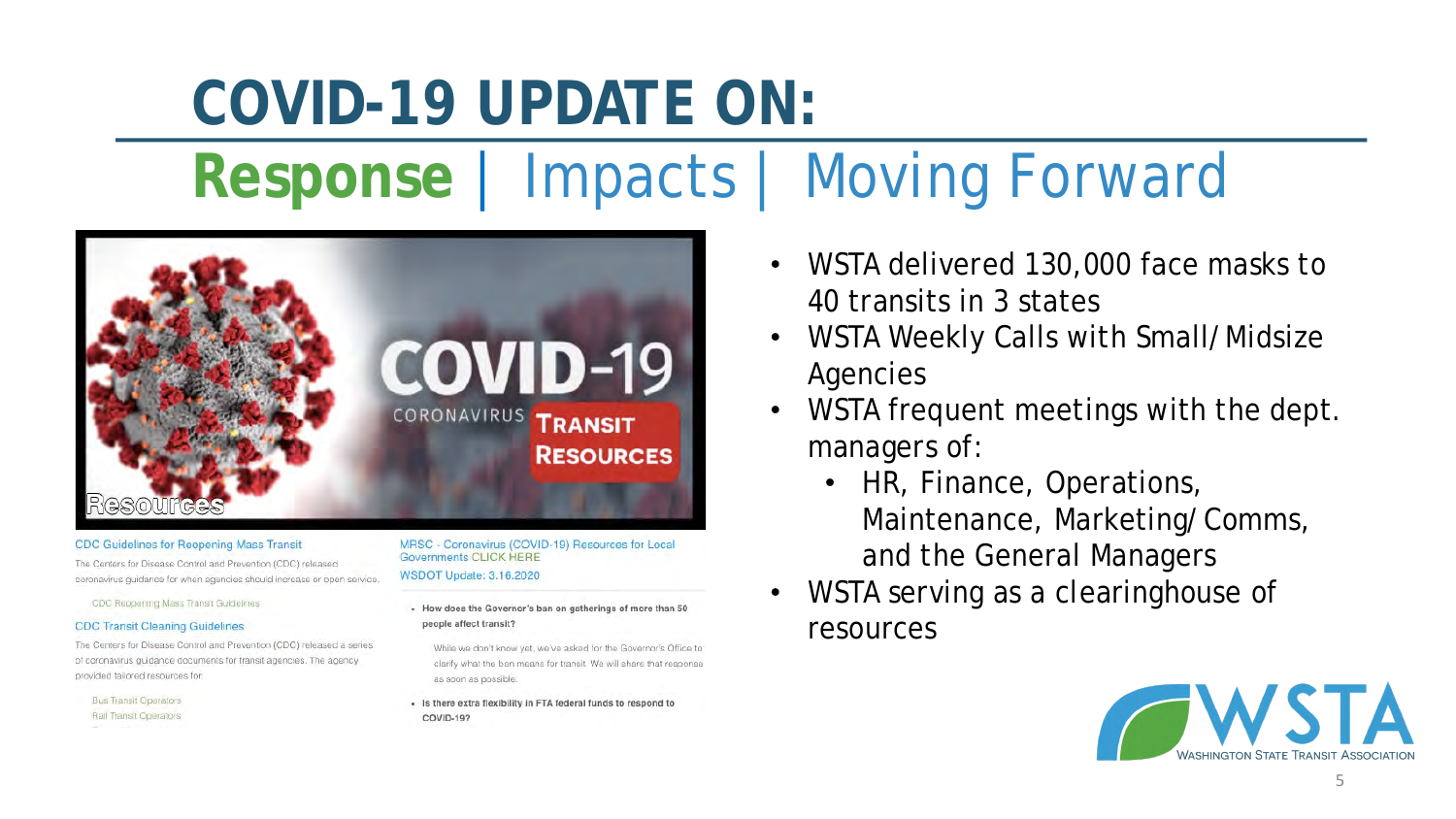- **Topline Takeaways:**
	- Impacts are deep and long lasting; Ridership, Revenue, Workforce
	- Revenues unpredictable and therefore hard to budget & plan
	- Uncertainty with ridership needs/trends make for harder planning
	- Workforce shortages struggles across the organizational chart

![](_page_5_Picture_7.jpeg)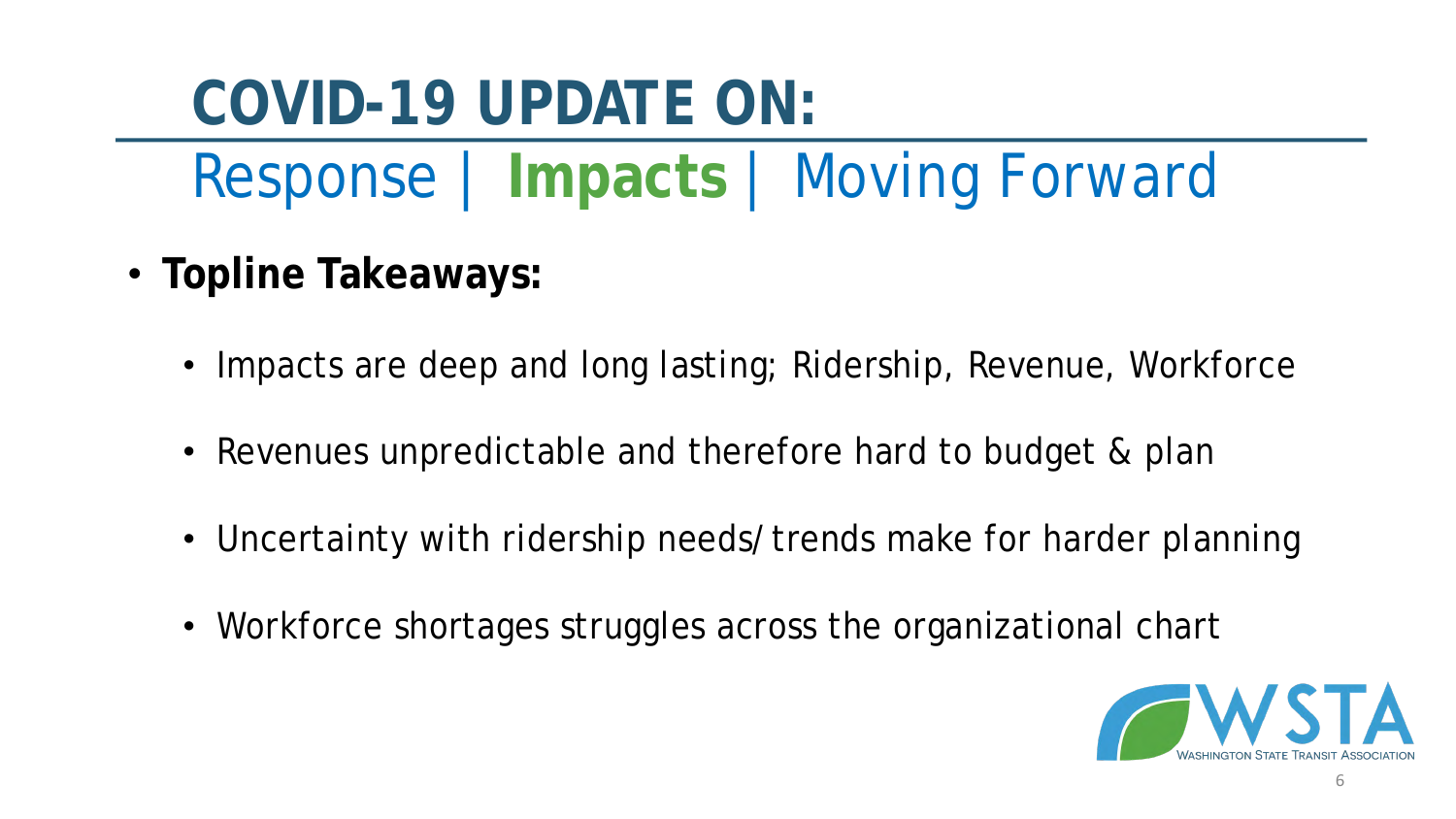**Baseline Statewide Transit Funding Understanding** • Federal & State Sources are mostly competitive grants • Local Source, ~70% Sales Tax & Fares **State Sources 3% Federal Sources 10% Local Sources 87% COVID-19 UPDATE ON:** Response | **Impacts** | Moving Forward

7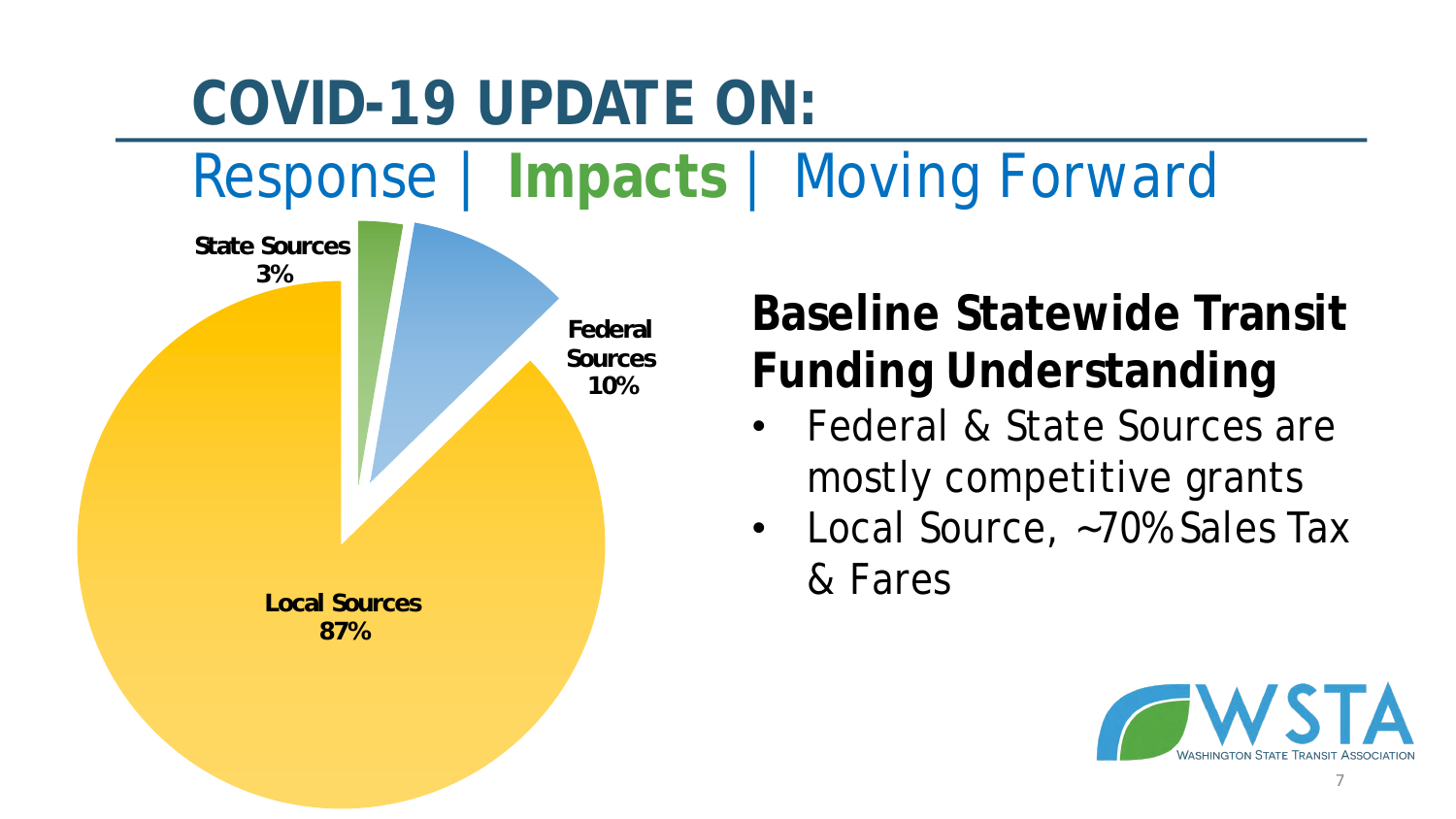- Sales Tax revenue fell by nearly 20% statewide and 25% in the Puget Sound in the beginning months of COVID.
- Fares fell by 80-100% in the beginning months as agencies went zero fare.
- Federal relief and recovery plan assist in keeping the doors open:
	- CARES, CRESSA and ARPA

![](_page_7_Picture_6.jpeg)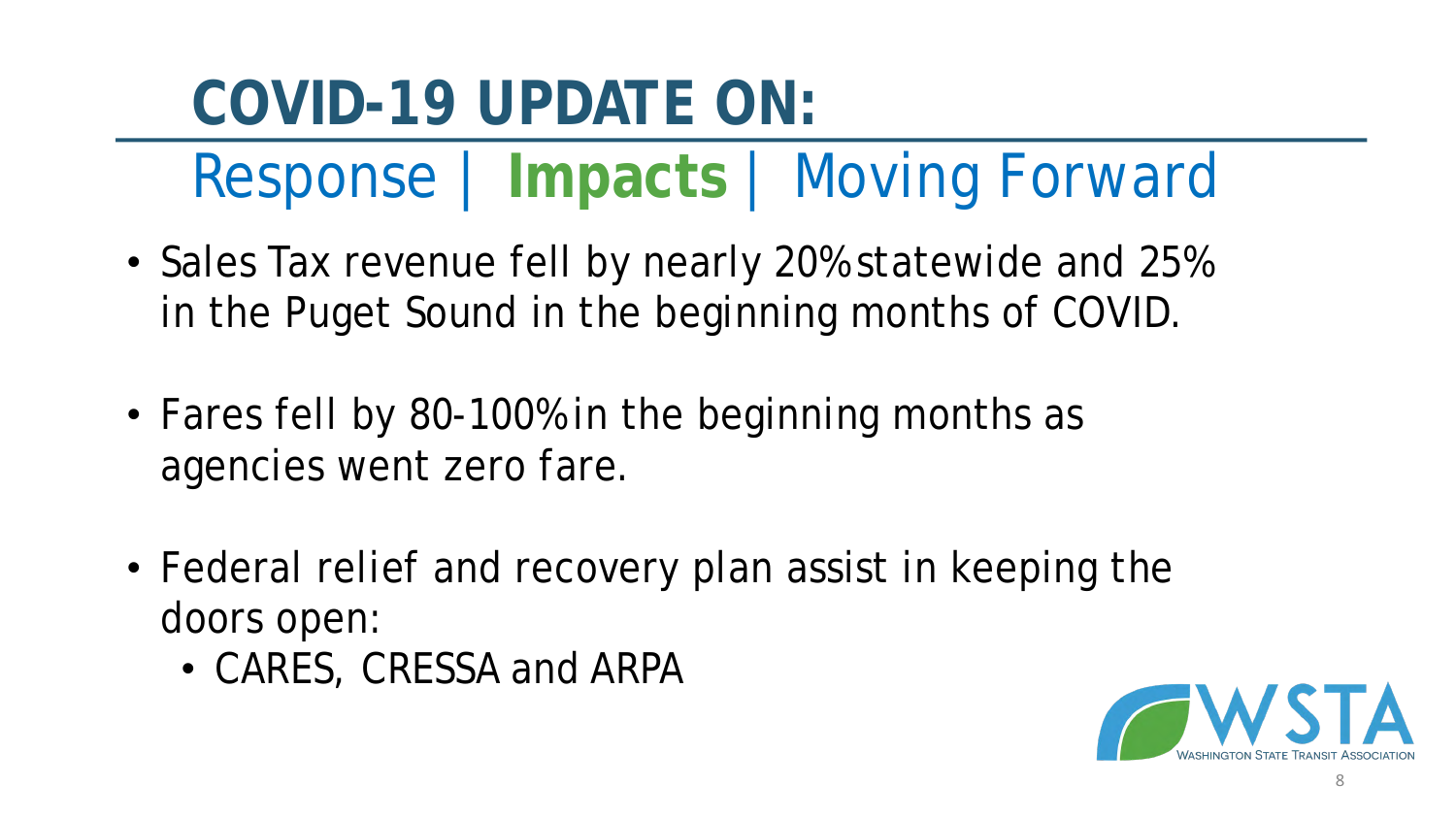- **Federal Government Relief and Recovery Funding**
	- CARS ACT March 2020
		- \$700 Million for WA State Transits
	- CRRSAA ACT December 2020
		- \$752 Million for WA State Transits
	- ARP Act March 2021 ARPA:
		- \$1.1 Billion for WA State Transits

![](_page_8_Picture_9.jpeg)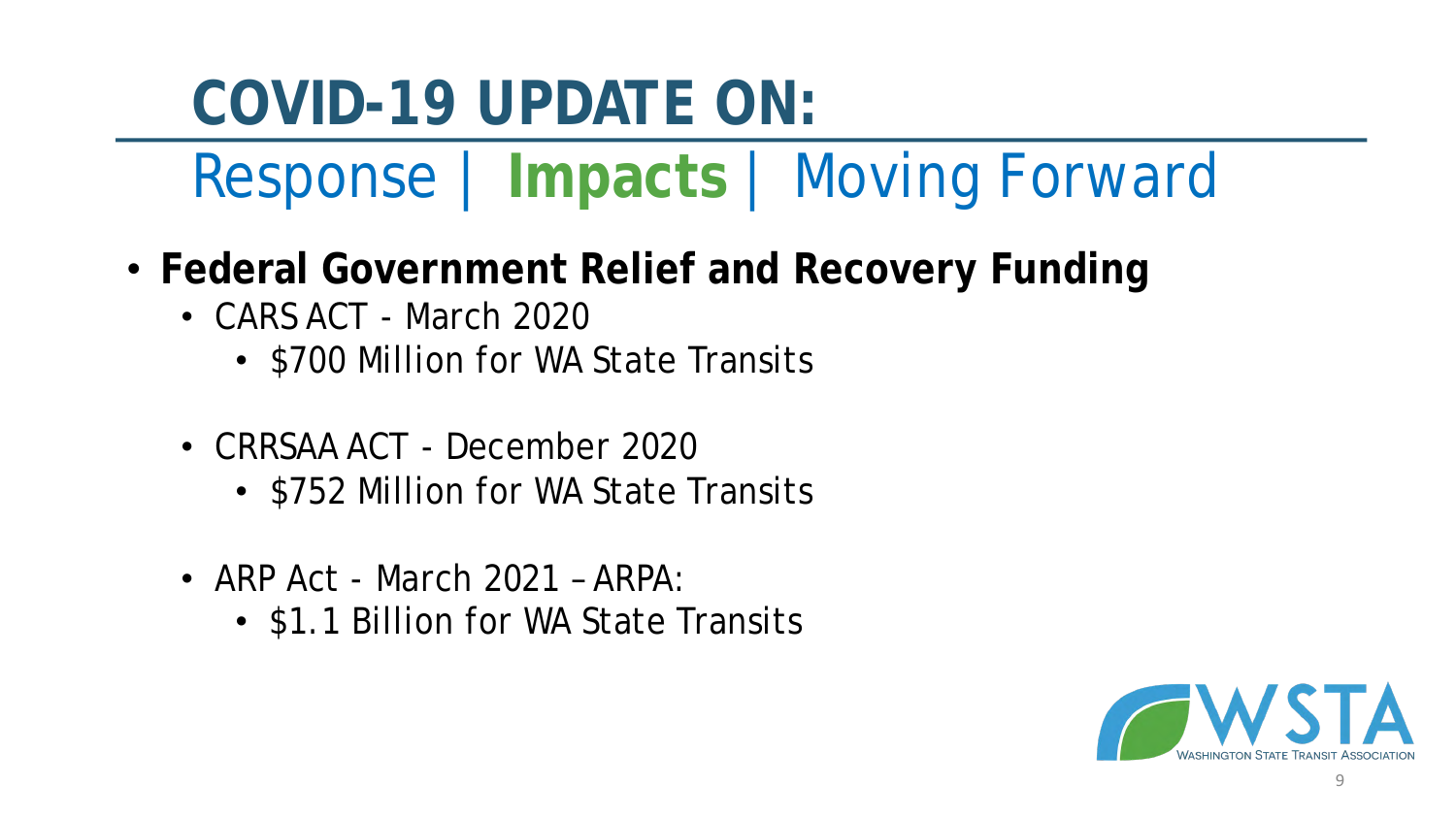### Response | **Impacts** | Moving Forward

![](_page_9_Figure_2.jpeg)

#### **Ridership in the first 30 days**

![](_page_9_Picture_4.jpeg)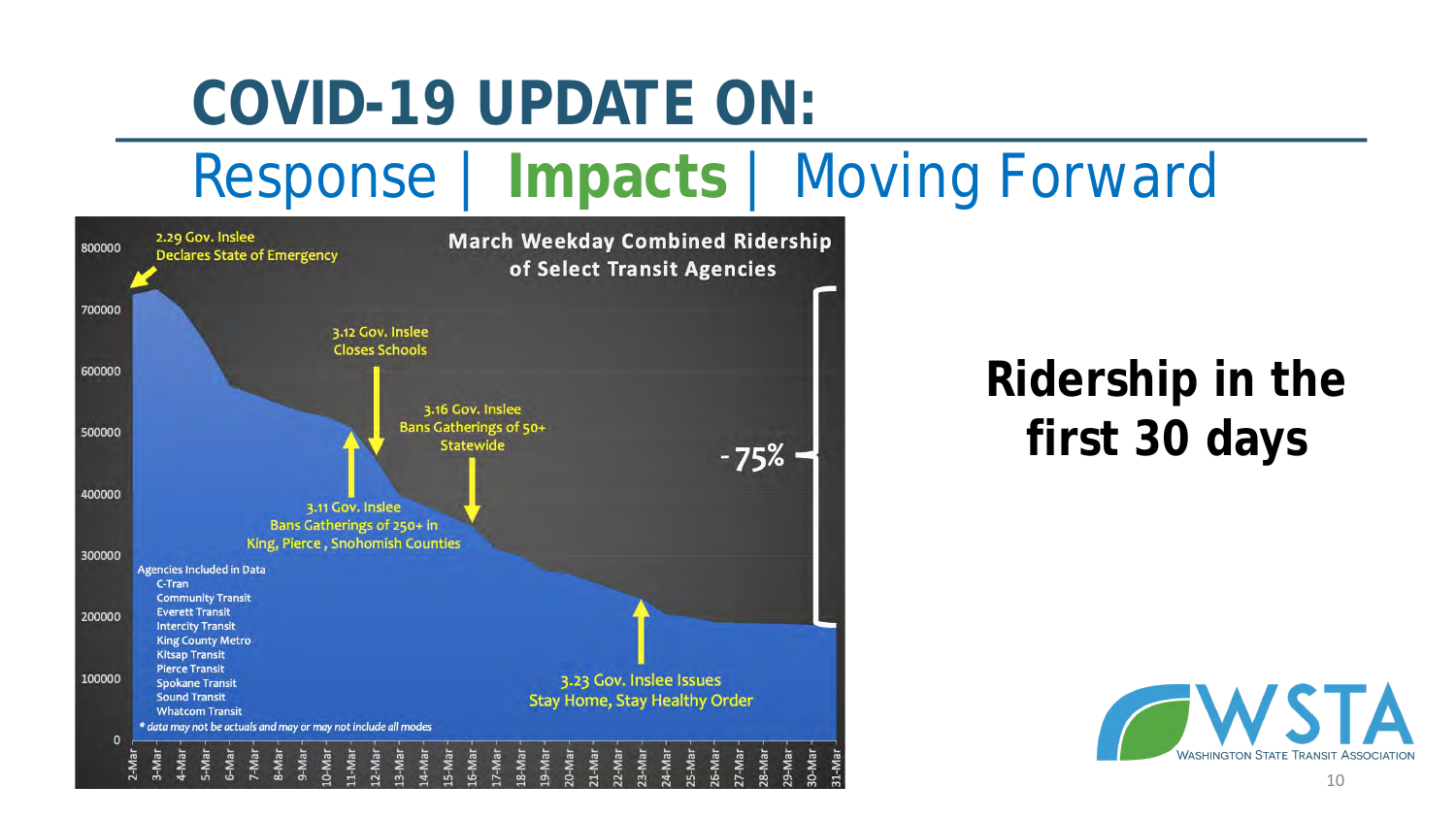## Response | **Impacts** | Moving Forward

![](_page_10_Figure_2.jpeg)

#### **Ridership in the first 4 months**

![](_page_10_Picture_4.jpeg)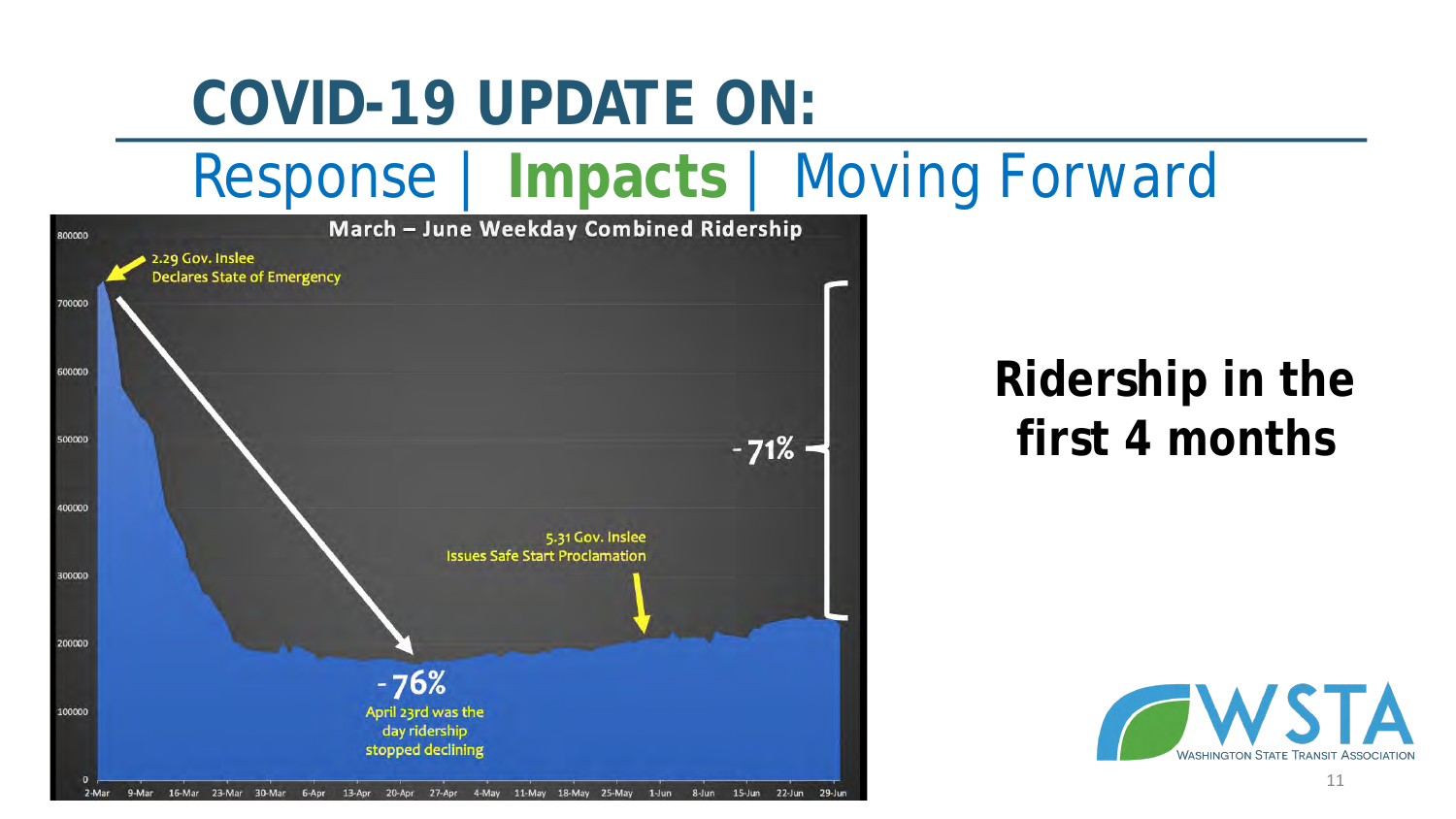## Response | **Impacts** | Moving Forward

![](_page_11_Figure_2.jpeg)

#### **Ridership To Date**

![](_page_11_Picture_4.jpeg)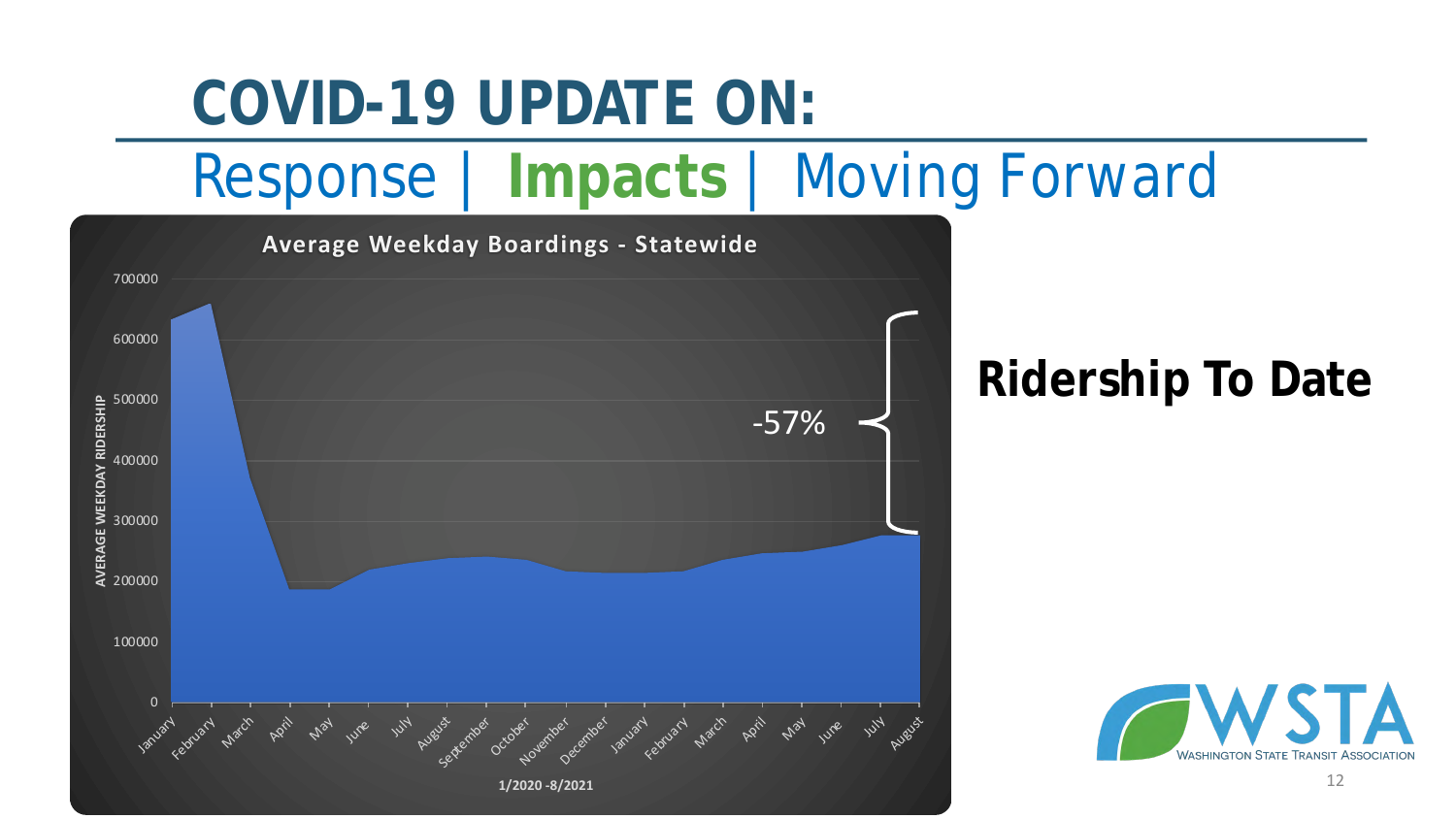Response | **Impacts** | Moving Forward

**The Ever-Changing Conditions and the Challenges it caused**

- Wave, after wave, after wave, after wave....etc.
- Federal, State, Local Who's in charge?
- Mask mandates and the varied reactions.

![](_page_12_Picture_6.jpeg)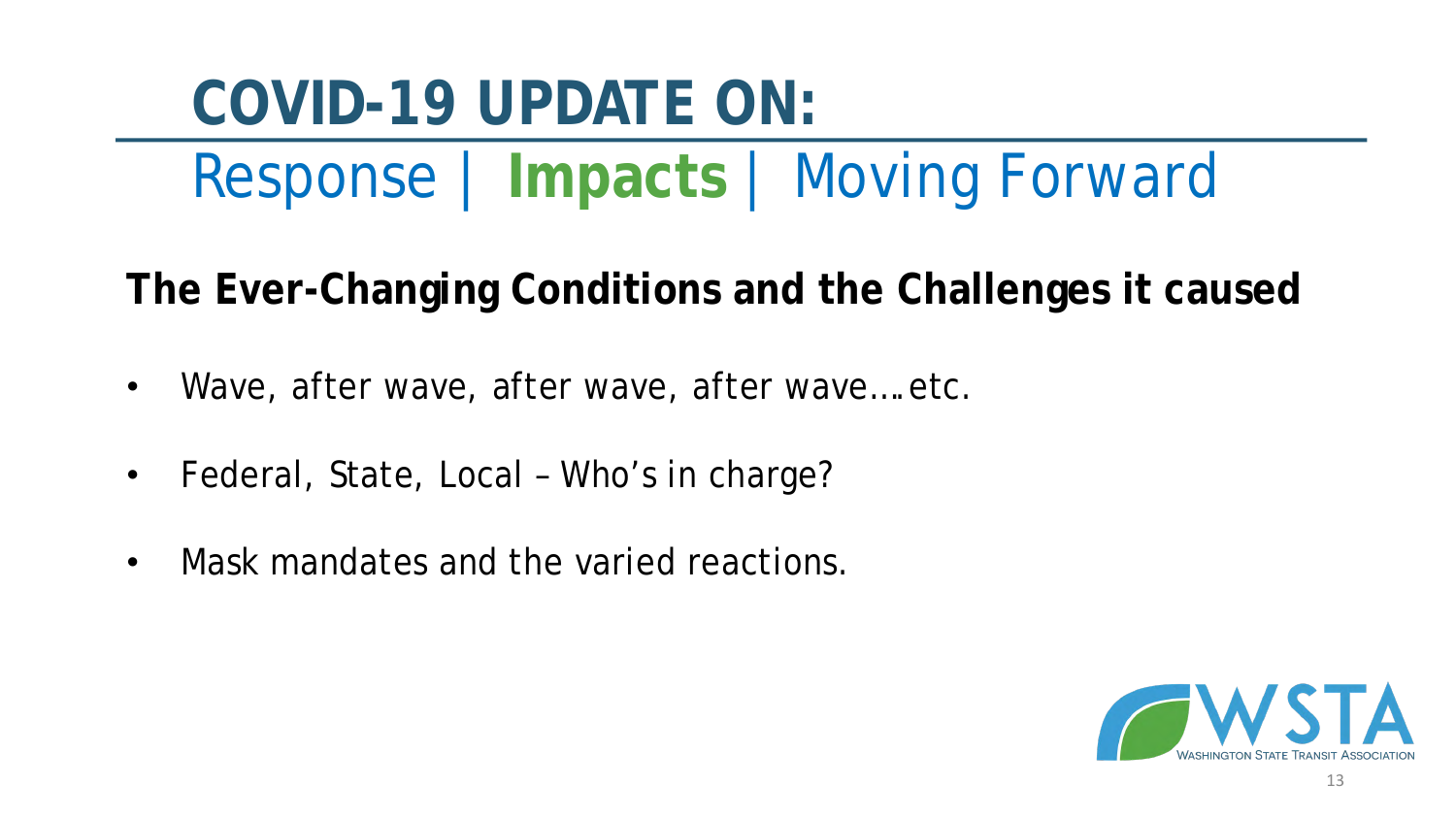- **Continued Safety Protocols**
	- Daily cleanings, driver berries and Vaccines, etc..
- **Service Levels vs. Workforce Needs**
	- Statewide service levels remain 90% Pre-COVID.
	- Lagging workforce preventing agencies from bringing service levels back.
	- Vaccine Mandates may cause a temporary reduction in service.
- **The future movement of people and goods still unknown**
	- Ridership/movement of people/economy still not settled.

![](_page_13_Picture_10.jpeg)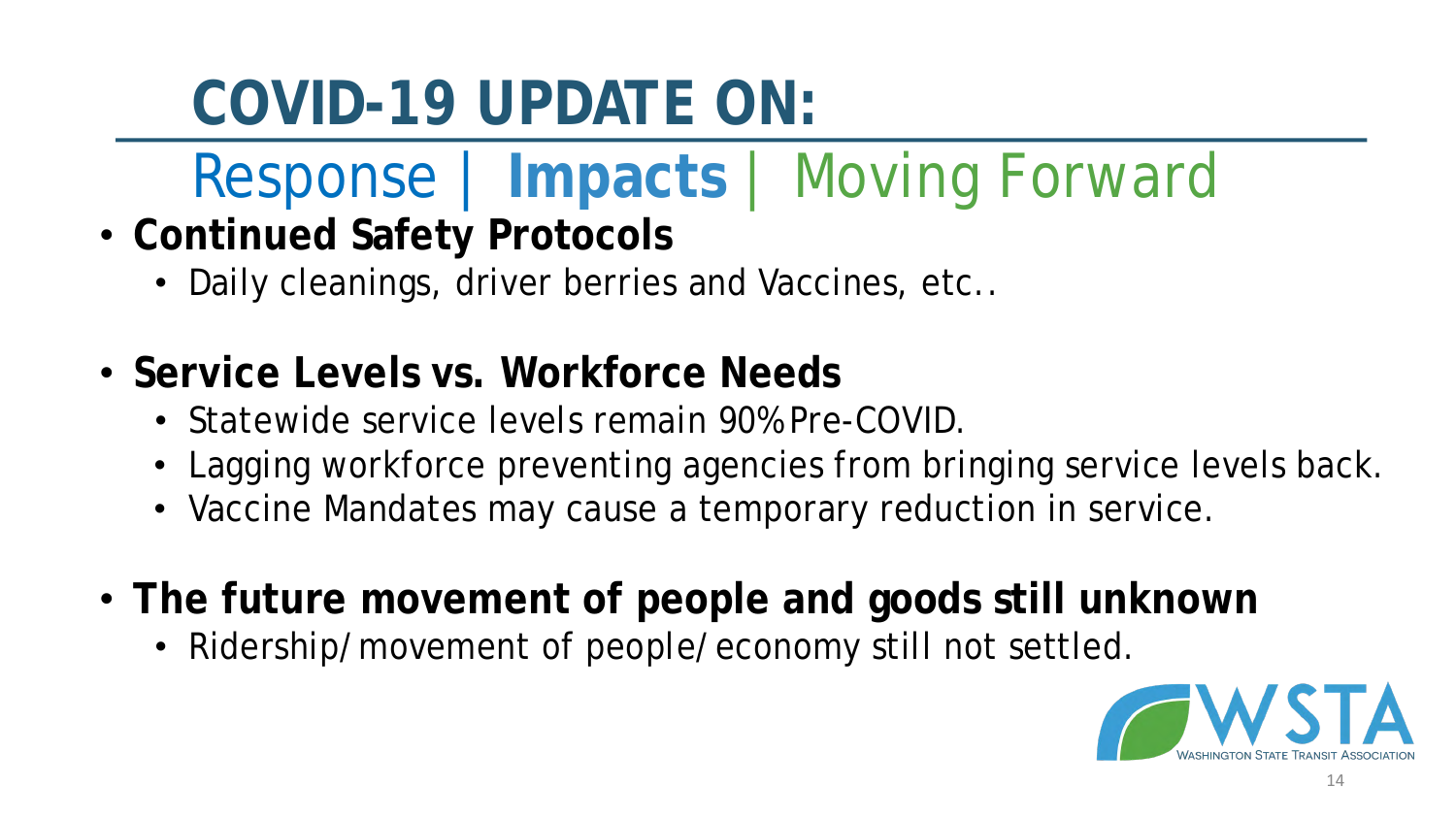- **Vaccine Mandates, Which Agencies?**
	- Intercity Transit, Sound Transit, King County Metro, Community Transit, Pullman Transit
- **Federal Mandate Is Pending**
	- Impacts all private and public entities with 100+ employees
- **Working Together – Sharing Ideas and Issues:**
	- WSTA hosted nearly 250 various meetings in 2020,2021
	- Webinars/Virtual Conferences and Meetings

![](_page_14_Picture_9.jpeg)